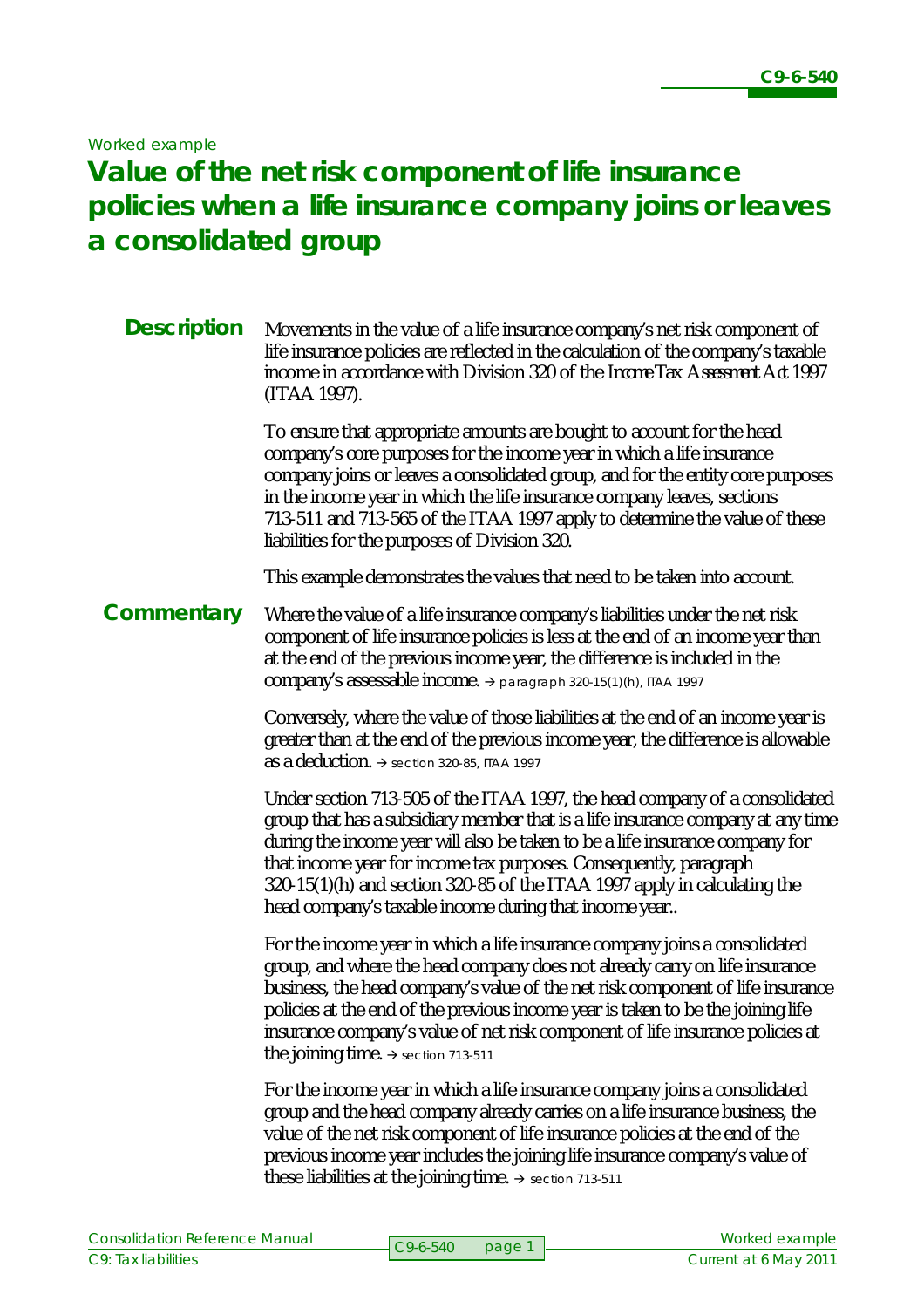For the income year in which a life insurance company leaves a consolidated group, and the head company does not itself carry on life insurance business, the head company is treated as if the value of its liabilities under the net risk component of life insurance policies include the leaving life insurance company's value of the net risk component of life insurance policies at the leaving time.  $\rightarrow$  subsection 713-565(3)

If the head company continues to carry on life insurance business, the value of the net risk component of life insurance policies at the end of the income year will include the leaving life insurance company's value of the net risk component of life insurance policies at the leaving time.  $\rightarrow$  subsection 713-565(3)

In determining the taxable income of the leaving life insurance company for the income year in which it leaves the consolidated group, the value of the net risk component of life insurance policies at the end of the previous income year will be taken to be the value of the liabilities, for the life insurance company, at the leaving time.  $\rightarrow$  subsection 713-565(4)

# **Example 1**

AeeCo, the head company of a consolidated group, acquires all the membership interests in ElleCo, a life insurance company, during the 2005-06 income year. AeeCo did not carry on a life insurance business before acquiring ElleCo. The value of ElleCo's net risk component of life insurance policy liabilities at the joining time is \$40 million. At the end of 2005-06, AeeCo's value of the net risk component of life insurance policy liabilities is \$90 million. Facts

> For the purposes of applying section 320-85, under section 713-511 the value of AeeCo's net risk component of life insurance policy liabilities at the end of the 2004-05 income year is taken to be \$40 million. Consequently, AeeCo is entitled to a deduction for \$50 million under section 320-85.

## **Example 2**

BeeCo, the head company of a consolidated group, acquires all the membership interests in ElleCo, a life insurance company, during the 2005-06 income year. BeeCo carried on a life insurance business before acquiring ElleCo. The value of ElleCo's net risk component of life insurance policy liabilities at the joining time is \$10 million. The value of BeeCo's net risk component of life insurance policy liabilities at the end of the 2004-05 income year was \$20 million. At the end of 2005-06, BeeCo's value of the net risk component of life insurance policy liabilities is \$5 million. Facts

> For the purposes of applying paragraph 320-15(1)(h), under section 713-711 the value of BeeCo's net risk component of life insurance policy liabilities at the end of 2004-05 is taken to be \$30 million. Therefore, under paragraph 320-15(1)(h), BeeCo's assessable income will include \$25 million.